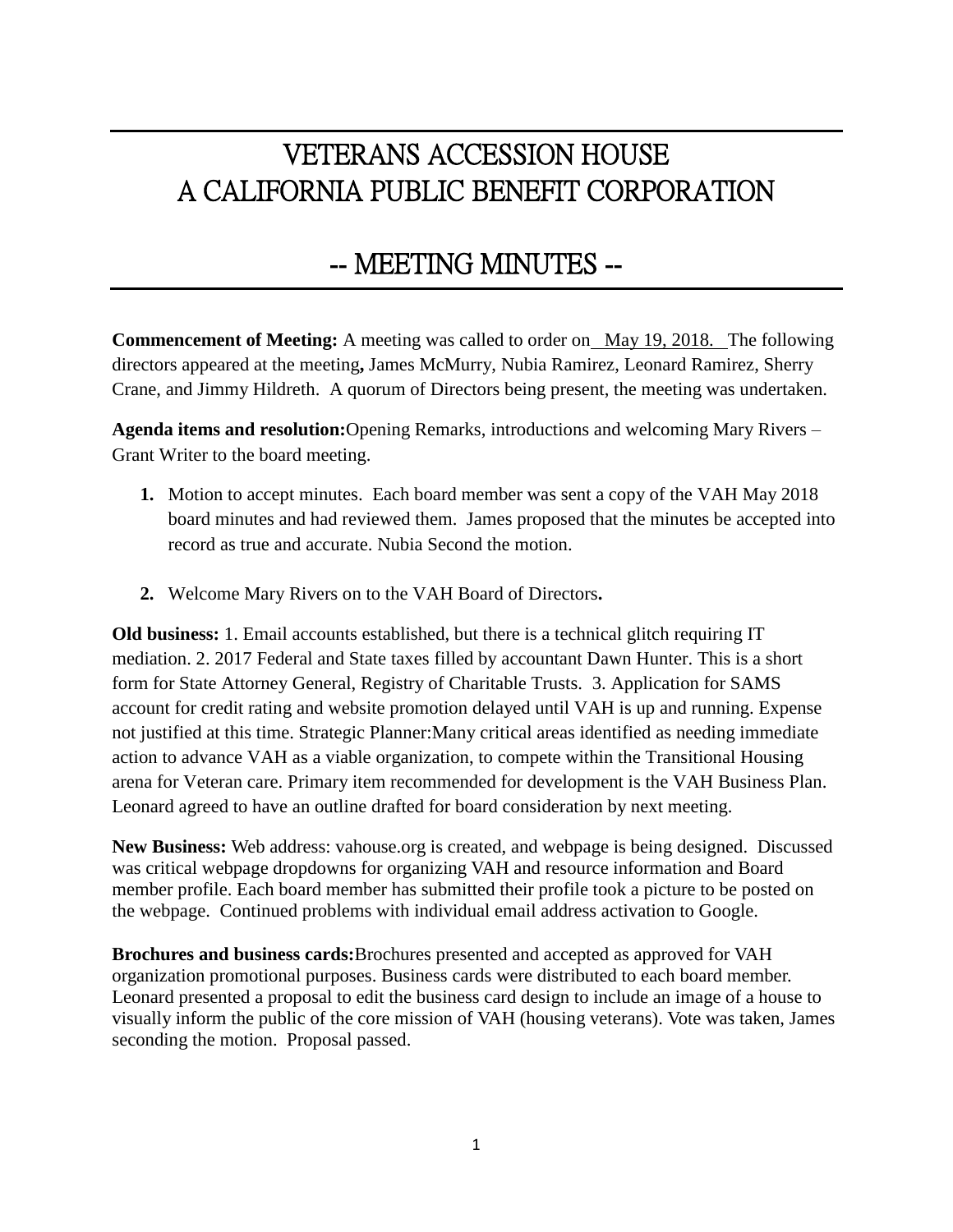**Community liaison:** Leonard informed the group that he had visited Los Medanos and Diablo Valley Junior Colleges, Cal State University East Bay and the County Vet Center to liaison, and promote the organization. He connected to LMC and DVC Veteran Student clubs to educate and promote VAH services for Student Veterans experiencing homelessness.

**Request for donations:** A letter drafted to solicit donations from community organization was presented. Board felt it was too lengthy, and proposed it be edited to use bullet points for easy of reading and clarity of message delivery. Sherry Crane volunteered to take on this task.

**Linking accounts:** For easy of making donations, Leonard informed the board that PayPal has been linked to the VAH Well Fargo account; joined by the email [Info@vahouse.org.](about:blank) Request made to create a new email, [donate@vahouse.orgw](about:blank)as proposed by Nubia, and presented by Leonard. Vote taken, and board members endorsed the motion. Leonard agreed to having the Web-designer create the new email address. Leonard also agreed to link to email address to PayPal once it is created.

**Request for support:**A letter was draft and submitted to the Board requesting Intern support from CSUEB. Board identified need for language changes. Sherry Crane volunteered to review and make necessary change.

**Trademark application:** Leonard informed the Board that an application to Trademarking the phrase "Helping Those Who Served First" as used on VAH letter heads, has been submitted to the organization attorney's office for action.

**Stickers:** Leonard proposed to the board that a sticker of the organizational logo be created for mass distribution on college campuses. The motion was seconded by Jimmy, and leonard will have it produced at a local printing shop.

**Proposed actions:** Continued identify and recruitment of board members who have the backgrounds experience in the areas of Legal, Business and Tax preparation.

**Next Meeting**: Majority of the board believed that, given the urgency, our next meeting is scheduled for **Saturday**, June 30, 2018 at 1100am.

**Meeting Closed:** Final questions open to board members. No further new business presented. The board thereafter ended.

**Date: May 19, 2018**

**\_\_\_\_\_\_\_\_\_\_\_\_\_\_\_\_\_\_\_**

Nubia Ramirez **SECRETARY**